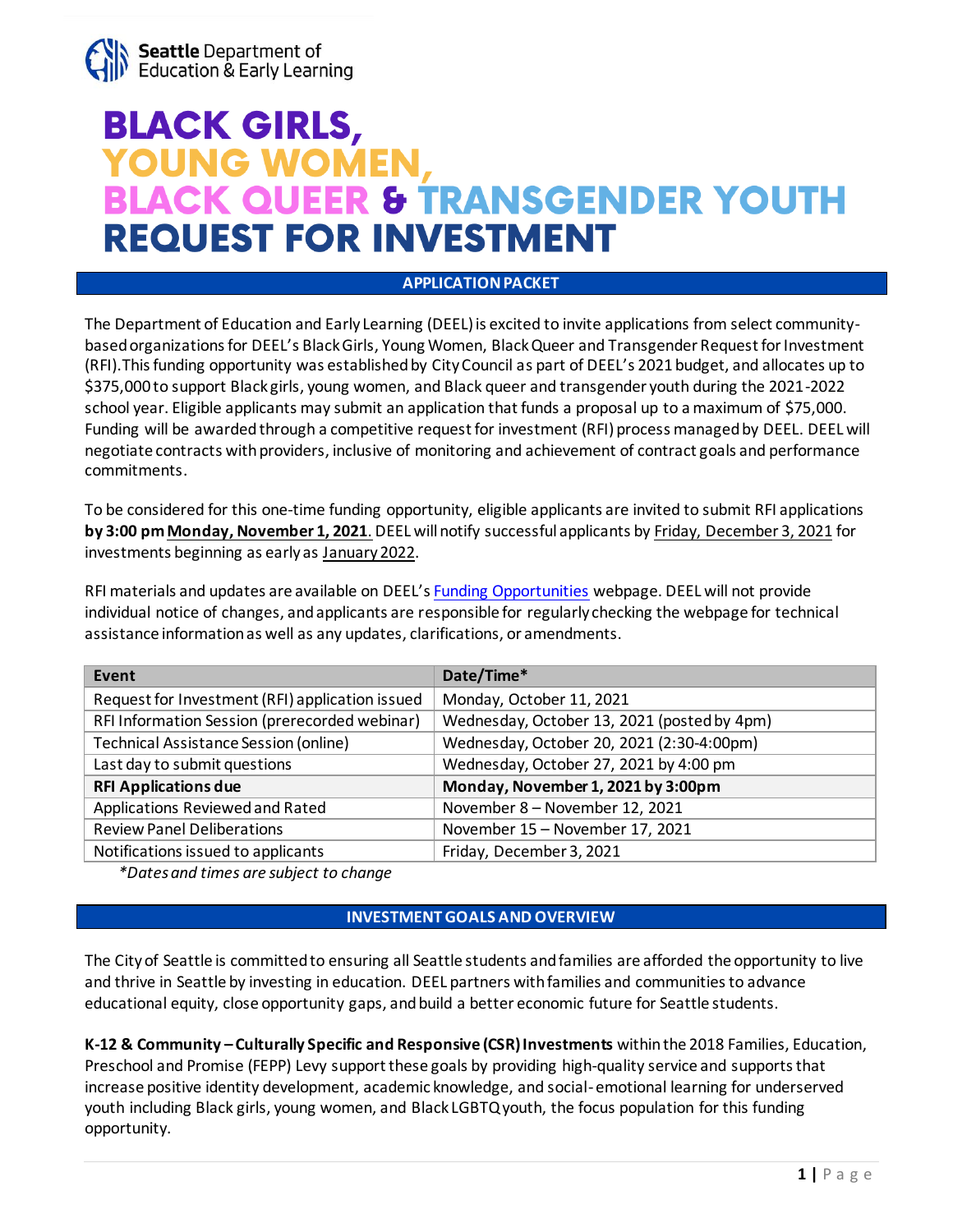

#### **Landscape Studyand Community Outreach and Engagement**

As part of the City of Seattle's continued efforts to invest in programming for Black, Indigenous, People of Color (BIPoC) youth, DEEL funded a landscape study and conducted additional community outreach and engagement that yielded recommendations and additional insightsto administer and provide one-time programming to support Black girls, young women, Black queer and transgender youth. Gay City, a Seattle-based non-profit, conducted the landscape study and identified gaps in programming available to support Black girls, young women, Black queer, and transgender youth, determined strategies for addressing those gaps, and made recommendations on appropriate, culturally responsive and identity-affirming programming opportunities through the *Young, Gifted and Black Landscape Study*.

In the scanof youth programming within Seattle/King County, it was identified that though programs are generally available to the focus youth population of this funding opportunity, there is a critical lack of programs that are designed to serve Black girls, young women, and LGBTQyouth of all genders. Most programs thatserve Black girls, young women, and LGBTQyouth within Seattle/King County do not have an explicit focus on Black youth. Many Black-led organizations geartheir programstoward Black youth and as a result servemore Black youth participants than organizations and programs that are not Black-led. Even still, few Black-led organizations specifically serve Black girls, young women, and LGBTQyouth.

In addition to the environmental scan, Gay City convened focus groups, and conducted community surveys with Black girls, young women, and LGBTQ youth, and community-based organizations that serve them, to inform and gather input to develop the scope of work for this RFI. Based on the data collected, it wasrecommended that the funding opportunity consider the following types of programming:

- 1. Peer Support Programming
- 2. Direct Mental Health Support
- 3. Youth Community Organizing and Leadership Opportunities
- 4. Creative and Movement-based Programming
- 5. Digital Literacy Access

To complement the landscape study, focus groups and surveys, DEEL conducted additional community outreach and engagement that confirmed support for the type of programming that was identified through the landscape study. It also verified organizations that surveyed youth identified as ones that they or their peers participated in (or were aware of) that should be considered in delivering programming for Black girls, young women and Black LGBTQyouth. Adults who were surveyed also corroborated with the youths' perspectives on those communitybased organizations who have supported Black girls, young women and Black LGBTQ youth.

#### **Eligible Applicants**

DEEL is seeking applications from BIPoC led or identified community-based organizations in the landscape study that are committed to improving results for Black girls, young women, Black queer and transgender youth. Based on the results of the landscape study and community outreach and engagement, the following organizations are eligible to apply:

| Building Resilience Awareness & Variations of Excellence (BRAVE) Girls on the Run |                              |
|-----------------------------------------------------------------------------------|------------------------------|
| Covote Central                                                                    | YMCA                         |
| <b>FEEST</b>                                                                      | Young Women Empowered (Y-WE) |

Provider criteria for these investments include:

• Commitment to racial equity and directing resources to youth populations based on the unique needs of historically underserved communities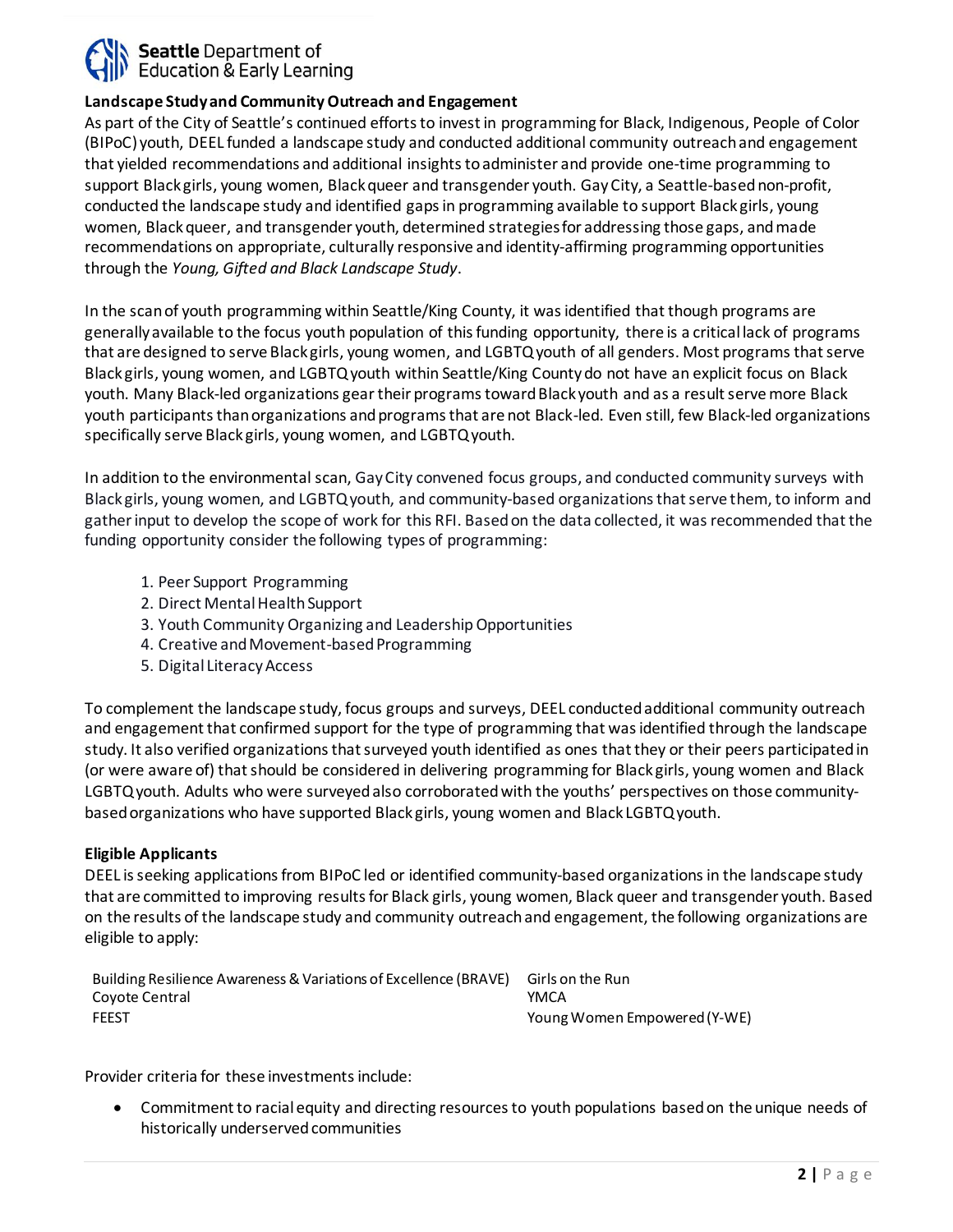

- Demonstrated history of serving African American/Black girls, young women, and Black LGBTQ youth as identified in the landscape study and community outreach and engagement
- Systems that foster partnership with youth and families using culturally responsive communication, practices, and multiple opportunities and mechanisms for youth and families to engage in decisionmaking processes
- Systems and structures in place to collect, analyze, and evaluate data; data is used to recruit students, assess students' needs, identify appropriate interventions, track student progress toward outcomes, and adjust instructional and programmatic practices
- Governance structure that provides oversight on organizational budget, operations, and values the use of data
- Experience achieving positive outcomes for youth and/or young adults

#### **Funding**

DEEL will conduct a competitive RFI process in 2021 to award available funds for the 2022 calendar year. DEEL will negotiate fixed contracts inclusive of monitoring and achievement of contract goals and performance commitments. Eligible applicants will submit an application that describes programming offered within the program strategies recommendedin the *Young, Gifted and Black Landscape Study*, outcomes to be achieved, the means and methods to achieve results, and a learning plan to contribute to a learning community process.

Contracted partners will develop workplans that rely on approaches that have demonstrated success and/or show promise in achieving results on stated outcomes. Partners will also participate in continuous quality improvement and be expected to have in place a progress monitoring system that defines mechanisms for data collection, analysis and evaluation. Partners will also be expected to attend quarterly meetings with other selected organizations and members of DEEL to participate in a learning community of shared practice and to create an evidence-base of best and/or promising practices and successful programmatic interventions that will inform advocacy for long-term funding for programs effectively serving Black girls, young women and Black LGBTQyouth.

#### **Technical Assistance**

DEEL will offer an Information Session and a Technical Assistance (TA) Workshop related to this RFI to provide guidance and support applicant understanding so they feel confident in their ability to submit a complete and competitive proposal. See page one (p. 1) of this RFI for the scheduled offering.

All technical assistance information and materials will be available on DEEL's Funding Opportunities webpage. DEEL will not provide individual notice of updates or changes. Applicants are responsible for regularly checking the web page for any updates, clarifications, or amendments.

#### **INVESTMENT FRAMEWORK**

#### **Key Themes and Outcomes**

Black Girls, Young Women and Black Queer and Transgender Youth investments are guided by an outcomesbased approach that empowers providers to develop their own unique, innovative solutions and design contextspecific programming or services to improve outcomes for Seattle youth and young adults. Applicants will develop proposals specifying the outcomes they intend to impact, and the strategies to do so. Proposals must show clear alignment between youth needs, focus youth to be served, and the outcome to be impacted.

Applicants will submit proposals to achieve defined outcomes through culturally responsive and identityaffirming programming. Funded projects will measure their impact through two or more of the following outcomes based on the youth-identified themes, agree to the collection and use of data, and commit to engaging in continuous quality improvement and learning: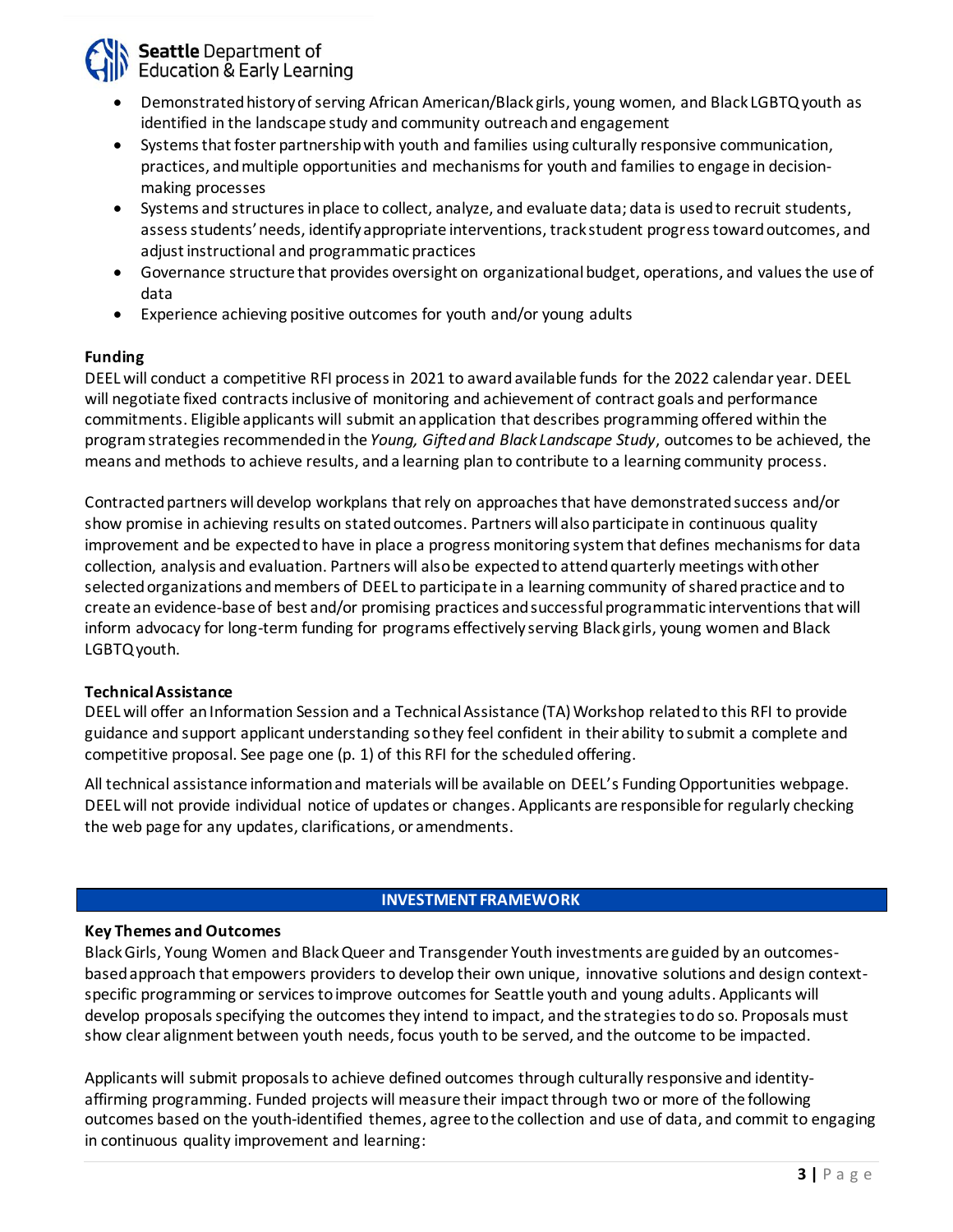

| <b>THEME</b>                     | <b>OUTCOME</b>                                                                                                                                                                                                                                                                                                           |
|----------------------------------|--------------------------------------------------------------------------------------------------------------------------------------------------------------------------------------------------------------------------------------------------------------------------------------------------------------------------|
| Sources of Support               | 1. Youth assume leadership positions in creating, offering, and participating in support<br>services.                                                                                                                                                                                                                    |
| Accessing Support                | 2. Youth are comfortable accessing support services in a safe environment that fosters trust,<br>shared culture and community, and personal connection.                                                                                                                                                                  |
| <b>Mental Wellness</b>           | 3. Youth can readily access mental health supports that are community-based and culturally<br>responsive and specific. These supports may have a broad range, from comprehensive<br>behavioral health services with a licensed professional to peer support groups to practices of<br>self-care and artistic expression. |
| Adult Mentorship                 | 4. Youth form meaningful, authentic, and supportive relationships with Black adults who<br>reflect a similar culture and background, providing youth with identify affirming guidance and<br>leadership development.                                                                                                     |
| <b>Dedicated Safe Spaces</b>     | 5. Youth have easy access to physical spaces to gather that are intentionally designed for and<br>by youth to foster a nurturing environment of safety, community building, and care.                                                                                                                                    |
| Youth Oversight and<br>Expertise | 6. Youth have positions of power and authority in all budgetary decision making and program<br>design and implementation.                                                                                                                                                                                                |

#### **Program Strategies**

Black Girls, Young Women, Black Queer and Transgenderinvestment recipients will provide programming and/or services for focus students through one or more of the following five (5) program strategies recommended by youth through the landscape study. Applicants will select the strategy (or strategies)most reflective of the program or service they intend to provide and draft their RFI proposal accordingly.

1. **Peer support programming:** Programming that creates the opportunity for Black girls, young women and LGBTQ youth to support one another.

*Landscape study rationale:* While made evident from the informants that leaders sharing identities with the youth that they care for is important, they stated the true leaders are the Black girls, young women, and LGBTQyouth themselves. Respondents strongly advocated for Black youth oversight over resources allotted for them. Furthermore, stakeholders also promoted that the focus youth also take the deciding role in implementation of expansive youth programming and resources.

*Survey respondent quote:* "[What's worked well in supporting Black LGBTQ youth is] having folks from community do the work, and not just creating the culture where it's just staff."

#### 2. **Mental health support:**

*Direct mental health support:* Comprehensive behavioral health services are offered to Black girls, young women and Black LGBTQ youth with a licensed professional.

*Indirect mental health support:* Services offered include guiding and connecting Black girls, young women, and Black LGBTQ youth to direct mental health support services.

*Landscape study rationale:* Youth generally voiced having the greatest support from peer interactions. However, respondents also shared that seeking support from a mental health provider was the next most favorable option. 51% found it somewhat or very helpful. 49% of respondents were comfortable or very comfortable reaching out for mental health supports.

*Survey respondent quote:* "From the mental health side, not enough resources are allocated for comprehensive mental health as a whole. And if you look into the Black community…there's not enough folks of color clinicians to support the community because our community doesn't have access sometimes to postsecondary pathways and therefore many of our Black folks aren't accessing services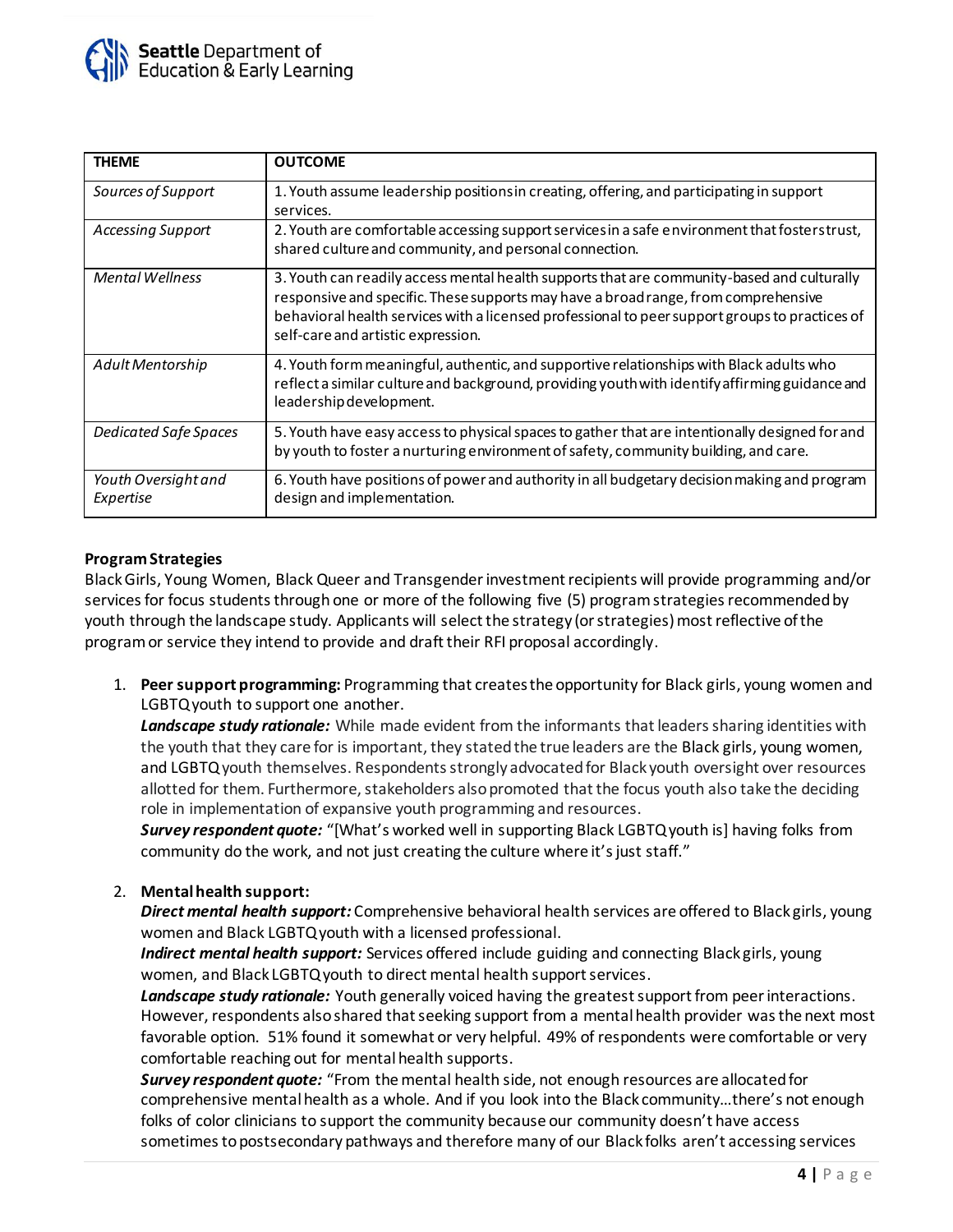

because they don't trust white folks because white providers are the ones ripping homes apart. They're not going to trust them with their secrets because that'll be used against them. "

3. **Youth community organizing and leadership opportunities:** Programming is led and/or developed by Black girls, young women and Black LGBTQ youth.

*Landscape study rationale:* Respondents said that they were the most likely to seek support from friends. 85% of respondents saidthey were either very or somewhat likely to seek support from friends. Survey respondents were also the most comfortable in seeking support from friends and said that their friends were the most helpful. Additionally, key informants echoed the need for youth to build power with each other for each other. "Theyneed to be at the table developing these opportunities, whatever they be, whether its money, funding, programming. "As one interview participant offered, "The best way to care for young folks is to shut up and let the young people lead. And make sure they have what they need to lead effectively."

*Survey respondent quote:* "We need more than services, we need to be building and developing their own sense of power and shifting power. That should be the goal, not just come get this food voucher."

4. **Creative and movement-based programming:** Programming creates safe and creative spaces for Black girls, young women and LGBTQ youth to express themselves.

*Landscape study rationale:* The opportunity to share creative, open, safe space rang throughout each component of this study as an essential and necessary support for Black girls, young women, and LGBTQ youth. "We [need to] provide opportunities to share who they are – where they can be experts on their lives." This theme of youth self-determination was referenced in some form by every interviewee and nearly all survey respondents.

*Survey respondent quote: "*Infusing creativity into everything that we do [to] break down those barriers that are imposed on them, so they can open up in a way that's brave."

5. **Digital literacy access:** Programming provides Black girls, young women and LGBTQ youth access toa range of digital learning tools that encourage critical thinking, digital citizenshipand community building. *Landscape study rationale:* Precarious funding for culturally specific programming and supports, the destabilizing and sweeping impacts of displacement/gentrification on Black communities, compounded by the COVID-19 social distancing public safety measures have made digital access vital for learning and community building. As shared in the environmental scan, correspondingly, program staff are concerned that a heightened focus on academic skill-building may be narrowly interpreted as reading and math and detract from other subjects such as science or history, or topics such as social justice, environmental, or social and emotional learning.

*Survey respondent quote:* "They are learning a lot of things online so [there's a] need for digital citizenship."

#### **Focus Youth**

Black Girls, Young Women, Black Queer and Transgender Yuoth investments will prioritize Black girls, young women, and Black LGBTQ youth. Enrollment in programming or services provided through these investments will prioritize youth that meet one or more of the following criteria:

- Black girls, young women, and Black LGBTQyouth
- Middle school grades 6-8, ages 11-14 years old and/or High school grades 9-12, ages 14-19 years old
- Black, Indigenous, and People of Color (BIPoC)

#### **ProposalDevelopment**

Contracted partners may use funds made available through this RFI, and leverage other funds available to them, to implement programming. Partnerships with schools and/or other organizations are encouraged but not required to leverage strengths in programming and data-driven decision-making, culturally- and linguistically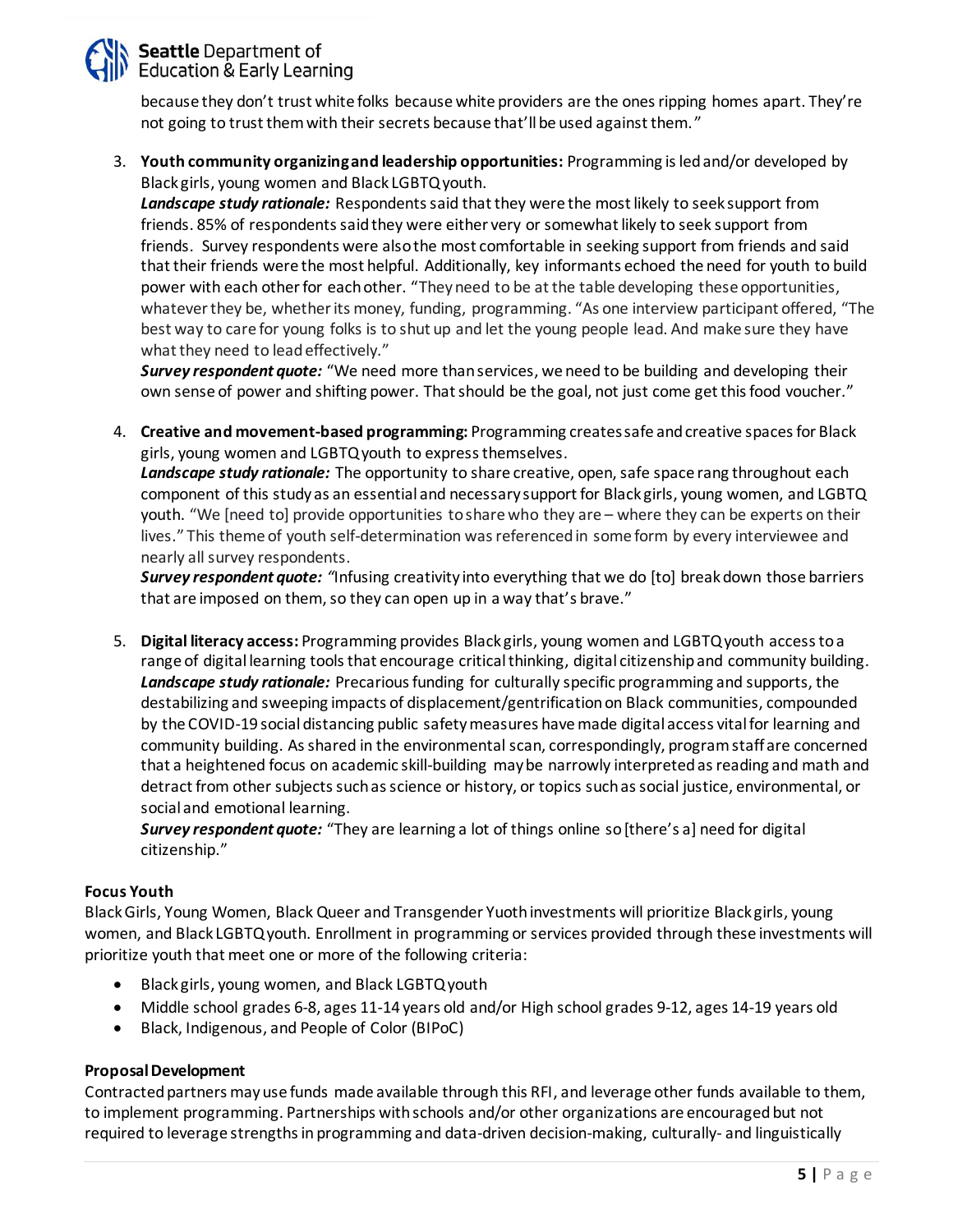

specific programing, fostering connections between youth and families, and creating high-quality enrichment experiences.

Through the RFI process, applicants will develop a proposal outlining programming or services focused on achieving one or more of the intended outcomes outlined in the RFI. Proposals must be:

- 1) based on student need,
- 2) tied to correlating outcomes, and
- 3) reliant upon approaches that have demonstrated success and/or show promise in achieving outcomes.

To ensure quality implementation of investment strategies and to achieve desired results, DEEL commits to:

- Conducting regular site visits to observe programs, discuss implementation, and provide feedback,
- Ensuring the existence and/or development of systems to collect, monitor, and analyze data, supporting the use of quality assessment tools, and
- Providing access to learning opportunities that emphasize high-quality program implementation.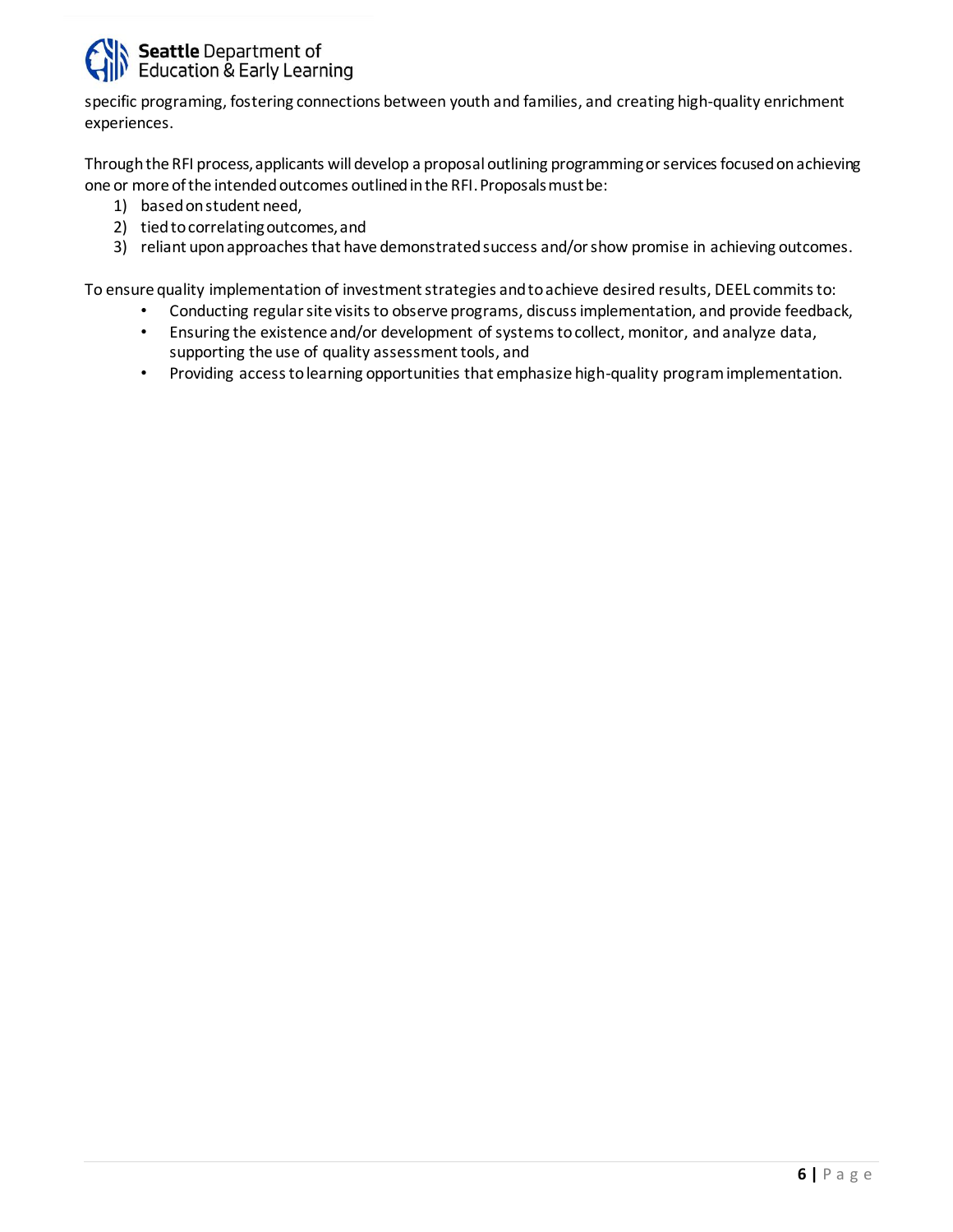#### **PROCESS AND CRITERIA FOR EVALUATION**

Black Girl, Young Women and Black Queer and Transgender YouthRFI applications will be evaluated according to the following process:

- **Part I: Technical Compliance Review -** Applications will be reviewed for technical compliance to verify that the application was submitted complete and on-time and that DEEL's expectations for labor harmony are met. DEEL reserves the right to reject any application that is late or incomplete as well as exclude any pages that exceed the stated page limits.
- **Part II: Scoring Criteria -** A review panel comprised of members representing and/or advocating for the focus community to be servedwill evaluate applications using the RFI scoring criteria. Application scores and review panel deliberations will inform review panel recommendations for funding awards.
- **Part III: Contract Process-**DEEL will consider review panel recommendations. Final funding decisions will be made by the DEEL Director based on the scoring and review panel recommendations. DEEL will provide technical assistance to awarded organizations on the contract process.

#### **Part I: Technical Compliance Review**

To be considered technically compliant, submitted applications must contain the items below. The application may be deemed not technically compliant nor evaluated further if the checklist items are absent or incomplete.

DEEL reserves the right to waive immaterial defects or irregularities and may conduct follow-up interviews to obtain additional information from completed applications. DEEL reserves the right to screen applicants without further discussion of the application submitted.

| <b>Compliant</b> | <b>Technical Compliance Checklist</b>                                                               |
|------------------|-----------------------------------------------------------------------------------------------------|
|                  | Submitted on time (deadline is 3:00 PM Monday, November 1,2021) either electronically or in paper   |
| $\Box$ No<br>Yes | copy.                                                                                               |
|                  | Submitted electronic copy to DEELFunding@seattle.gov.<br>$\Box$                                     |
|                  | Submitted paper copy to DEEL (see "Instructions to Applicants")                                     |
| No<br>Yes        | Submitted a complete application inclusive of all required sections by deadline.                    |
|                  | Submitted electronic or paper copy correctly:                                                       |
|                  | RFI Application in PDF or Word                                                                      |
|                  | Section 1 - 4 submissions are typed, single- or double-spaced, size 11 font, page-numbered, single- |
|                  | or double-sided, and all submitted together as one document                                         |
| Yes $\Box$ No    | <b>Budget in Excel</b>                                                                              |
|                  | Section 5 budget submission is formatted in Excel template provided and submitted as one file       |
|                  | COVID-19 Addendum                                                                                   |
|                  | Response is typed, single-or double-spaced, size 11 font, page numbered, single-or double-sided,    |
|                  | and maximum of 500 words                                                                            |
|                  | Submitted labor harmony attachment (see Section 4) and confirmed standard practices and policies    |
| No L<br>Yes      | that uphold city principles that agencies work to prevent labor disputes, which may lead to work    |
|                  | stoppages or adversely impact the ability of funded programs to achieve intended outcomes.          |

#### **Part II: Evaluation Criteria for Review Panel Consideration** (detailed in Evaluation and DeliberationCriteria)

| <b>Section</b>               | <b>Sample Factors for Deliberation</b>                                   | <b>Score</b> |
|------------------------------|--------------------------------------------------------------------------|--------------|
| 1. Program Strategies        | Do individual program strategies fit into one or more of the youth       |              |
|                              | recommended program strategies?                                          |              |
| 2. Youth Identified Outcomes | Does the program's impact and intended impact align with at least two of | 15           |
|                              | the youth-identified outcomes and any additional proposed outcomes?      |              |
| 3. Learning Plan             | Does the organization describe how they will contribute to an effective  | 10           |
|                              | learning community process?                                              |              |
| 4. Labor Harmony             | Not scored, part of technical compliance review                          |              |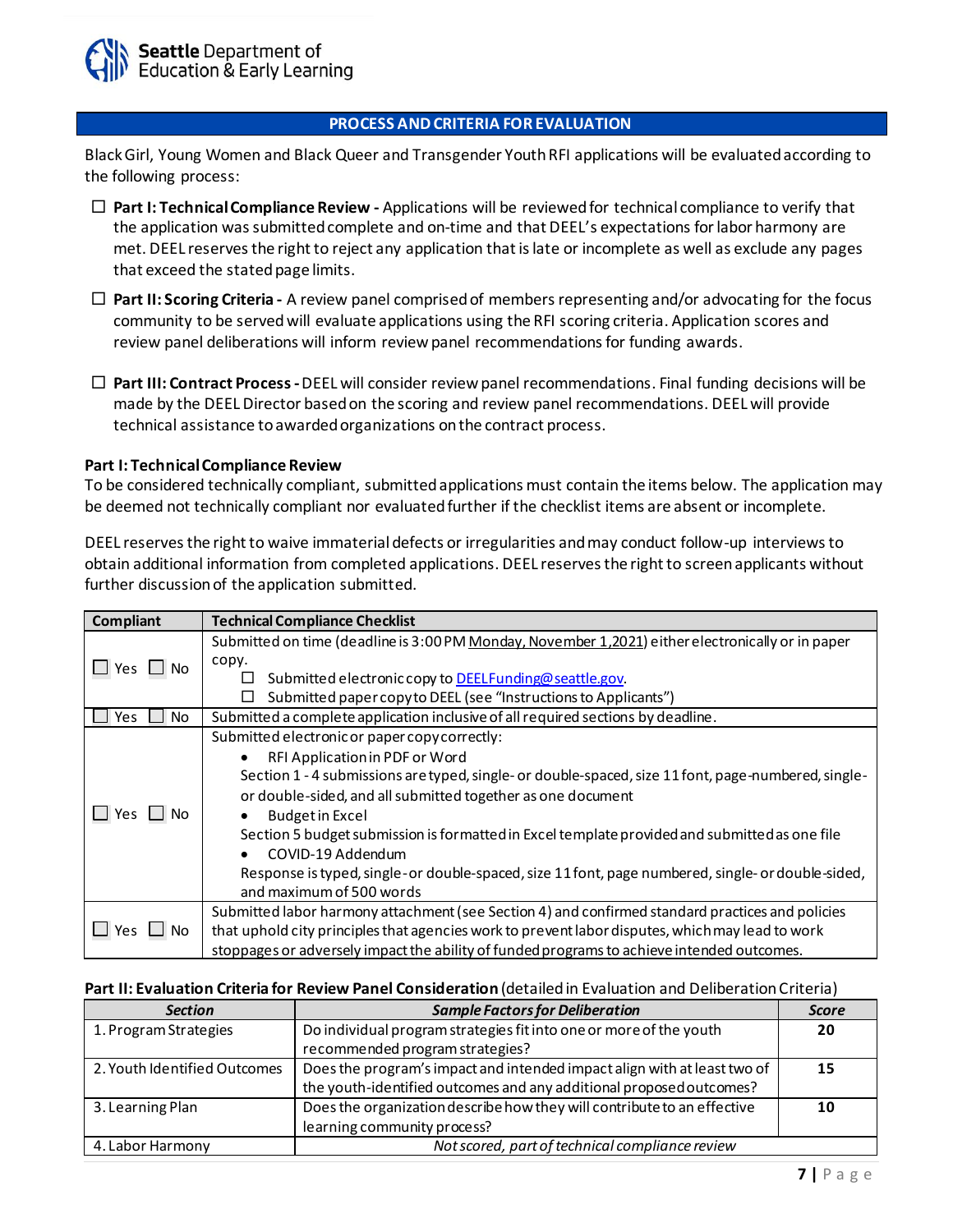#### **Part III: Evaluation Process and Contract Negotiations**

A review panel comprised of community members and City of Seattle staff and partners will score and rank applications from highest to lowest based on factors outlined in the application sections below and recommend selections for final award. If an applicant is selected for funding, the applying organization should be prepared to collaborate with DEEL to finalize a workplan based on their RFI proposal that will be incorporated into a contract. Awarded applicantsshould be prepared to discuss and negotiate aspects of their RFI proposal prior to completing the contract. These aspects may include, but are not limited to, the amount of funding, proposed programming and/or services, focus student participation, and performance commitments.

DEEL reserves all rights not expressly stated in the RFI, including awarding partial funding and negotiating with any applicant regarding the amount of funding and other terms of any contract resulting from this RFI. If DEEL and any applicant selected under this RFI are unable to come to agreement on a final contract, DEEL may, in its discretion, choose not to provide funding.

#### **ADDITIONAL REQUIRMENTS**

Successful applicants will enter into a contract for services with the City of Seattle and will need to adhere to the following additional contractual conditions. Conditions may be amended, or additional requirements may be included during the contract negotiation process.

#### *TERM*

Contracts may begin anytime between January 1, 2022 and December 31, 2022. All contracts, regardless of start date, will end by December 31, 2022. Start and end dates will be determined during contract negotiation with successful applicants.

#### *CONTINUOUS QUALITY IMPROVEMENT (CQI)*

To ensure quality implementation and achieve desired results, DEEL commits to:

- Conducting regular site visits to observe programs, discuss implementation, and provide feedback,
- Ensuring the existence and/or development of systems to collect, monitor, and analyze data, supporting the use of quality assessment tools, and
- Providing access to learning opportunities that emphasize high-quality program implementation.

#### *DATA COLLECTION AND REPORTING*

• Organizations will designate a data point of contact who will be responsible for exchanging data through secure means as specified by DEEL. DEEL will provide training and reference materials to staff on the proper steps and protections to take when exchanging sensitive data.

#### *PAYMENT, RECORDS, AND AUDIT*

- The City shall pay the Agency up to the stated Contract Price in Base Pay. "Base Pay" means reimbursement for the Agency's actual and approved costs identified in the project budget.
- The Agency shall timely furnish such other reports and information as may be requested by DEEL related to this Agreement or the Work, including statements and data specifying services provided, and data demonstrating achievement of the minimum outcome and indicator targets. The City shall have the right to withhold payment to the extent that missing or inadequate documentation does not demonstrate entitlement to payment.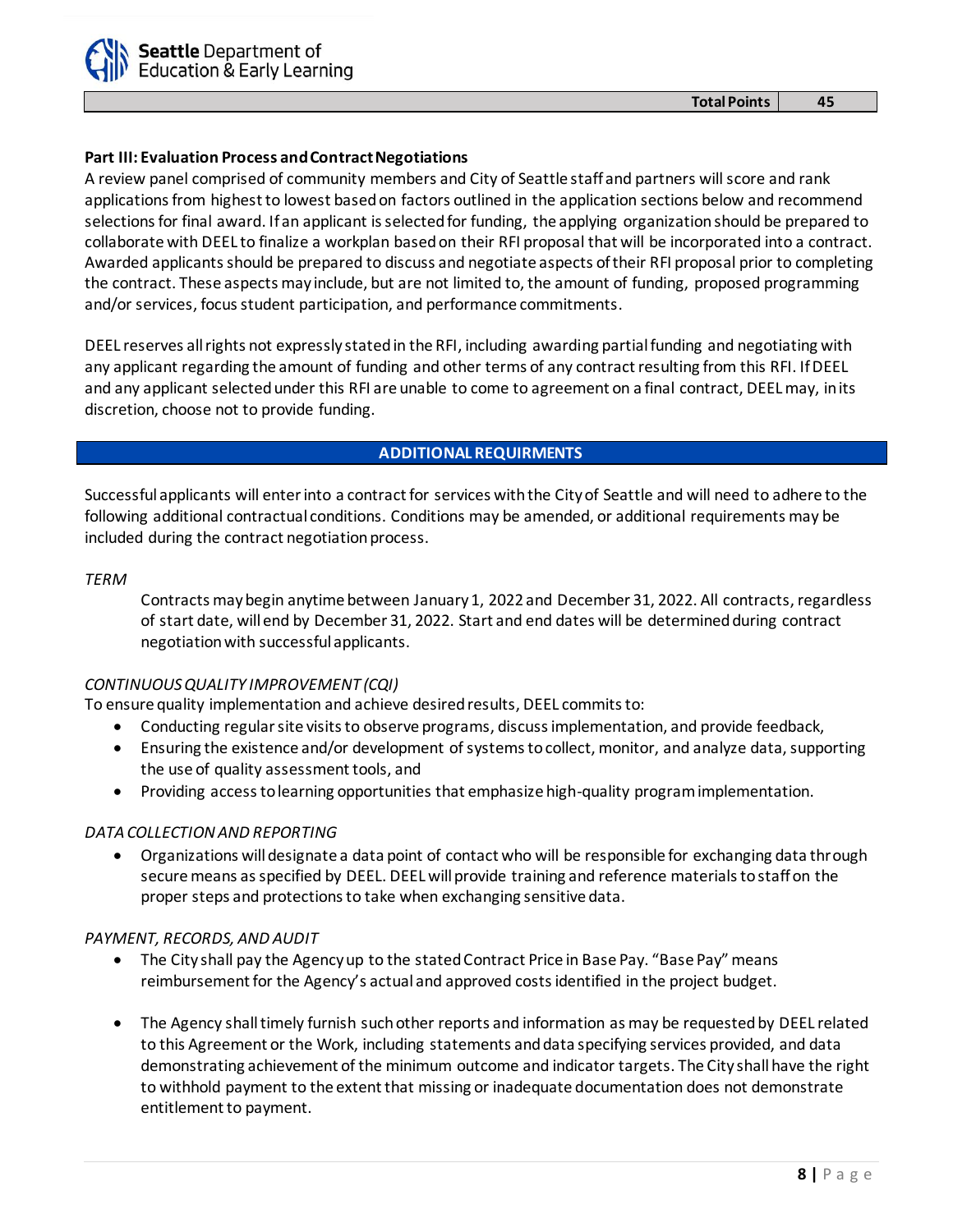

• DEEL is working diligently to monitor COVID-19 guidance and the impacts on City revenues and adapt accordingly. DEEL's intention is to implement contracts as planned unless changes to the budget require otherwise.

#### *DOCUMENTATION*

Applicants selected for funding will be required to submit the following documents to DEEL:

- **Business license numbers.** The contracting organization must meet all licensing requirements that apply to its organization. The contracting organization must license, report and pay revenue taxes for the Washington State Business License (UBI#) and Seattle Business License, if they are required by the laws of those jurisdictions. For more information[: http://www.seattle.gov/licenses/get-a-business-license](http://www.seattle.gov/licenses/get-a-business-license)
- **Recently signed W-9 form.** The contracting organization must have a Federal Tax ID number/employer identification number (EIN) to facilitate payments from the City of Seattle to the provider.
- **An ACORD certificate of insurance and Additional Insured Endorsement** or Blanket Policy Wording showing the City of Seattle as an additional insured.
- **Maintain the following insurance coverage**, at a minimum:
	- a. **Commercial General Liability (CGL)** or equivalent insurance including coverage for: Premises/Operations, Products/Completed Operations, Personal/Advertising Injury, Contractual and Stop Gap/Employers Liability (coverage may be provided under a separate policy). Minimum limit of liability shall be:
		- i. \$1,000,000 each occurrence Combined Single Limit bodily injury and property damage ("CSL")
		- ii. \$2,000,000 Products/Completed Operations Aggregate
		- iii. \$2,000,000 General Aggregate
		- iv. \$1,000,000 each accident/disease—policy limit/disease—each employee stop gap/Employer's Liability
	- b. **Automobile Liability insurance** for owned, non-owned, leased or hired vehicles, as applicable, written on a form CA 00 01 or equivalent with minimum limits of liability of \$1,000,000 CSL.
	- c. **Worker's Compensation insurance** for Washington State as required by Title 51 RCW.
- **Maintain financial and program records, documents, and other evidence** directly related to performance of the work in accordance with Generally Acceptable Accounting Procedures. The City of Seattle, or any of its duly authorized representatives, shall have access to such books, records and documents for inspection, audit, and copying for a period of six (6) years after completion of work.

#### **APPEALS PROCESS**

The Seattle Department of Education and Early Learning (DEEL) will notify applicants in writing of the outcome of the submission. Written notification will be sent via email to the email address submitted on the Cover Sheet.

Any applicant wishing to appeal the decision must do so in writing within four (4) business days of the email notification of DEEL's decision. An appeal must clearly state a rationalee based on one (or more) of the following criteria only:

- Violation of policies or guidelines established in the RFI process
- Failure to adhere to published criteria and/or procedures in carrying out the RFI process

*Note: Disagreeing with the outcome is not a valid reason to appeal the decision and will not be considered.*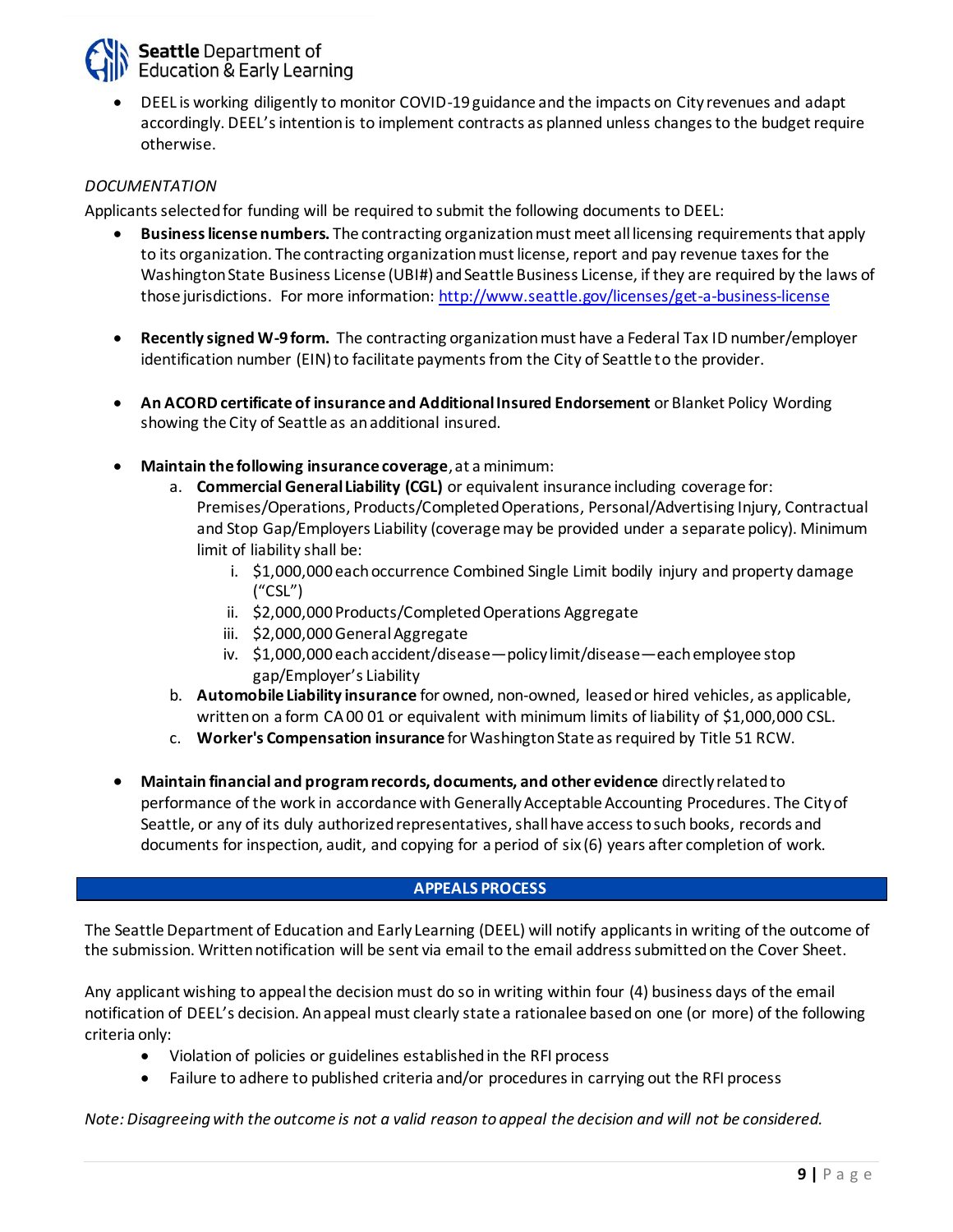

Appeals must be sent by mail or by email to the following:

By Mail:

Dwane Chappelle, Director Seattle Department of Education and Early Learning Opportunity and Access RFI Appeal P.O. Box 94665 Seattle, WA 98124-6965

By Email:

[DEELFunding@seattle.gov](mailto:education@seattle.gov) Subject line: Black Girls LGBTQYouth RFI Appeal

The DEEL Director (or designee) will review the written appeal and may request additional information from the applicant. A written decision from the DEEL Director (or designee) will be sent within five (5) business days of the receipt of the appeal. This decision is final.

#### **INSTRUCTIONS TO APPLICANTS**

#### **Submission**:

Applications may be submitted electronically or in paper form. All attachments must be received on or **before 3:00 PM Monday, November 1,2020**.

The following sections, unless noted otherwise, must be submitted to constitute a complete RFI Application submission:

- □ Cover Sheet
- $\square$  Section 1: Program Strategies
- $\square$  Section 2: Youth Identified Outcomes
- $\Box$  Section 3: Learning Plan
- $\Box$  Section 4: Labor Harmony
- $\Box$  Section 5: Budget
- $\Box$  COVID-19 Addendum

Responses to each of the sections must follow the page limits identified in the instructions for each section.

#### *Electronic submission*

Deliver to[: DEELFunding@seattle.gov](mailto:%20DEELFunding@seattle.gov)

Please use the following naming convention in the subject line of your email and for the electronic files attached:

#### **[Organization Name] – Black Girls LGBTQ Youth RFI**

#### *Paper submissions*

If submitting paper response, all sections must utilize the submission templates provided, be on  $8\frac{1}{2}$  X 11" paper, typed or word-processed, size 11 font, single-or double-spaced, page-numbered, single- or double-sided, and stapled together.

| <b>Deliver to:</b> |       |
|--------------------|-------|
| ' Mail:<br>By      | nano: |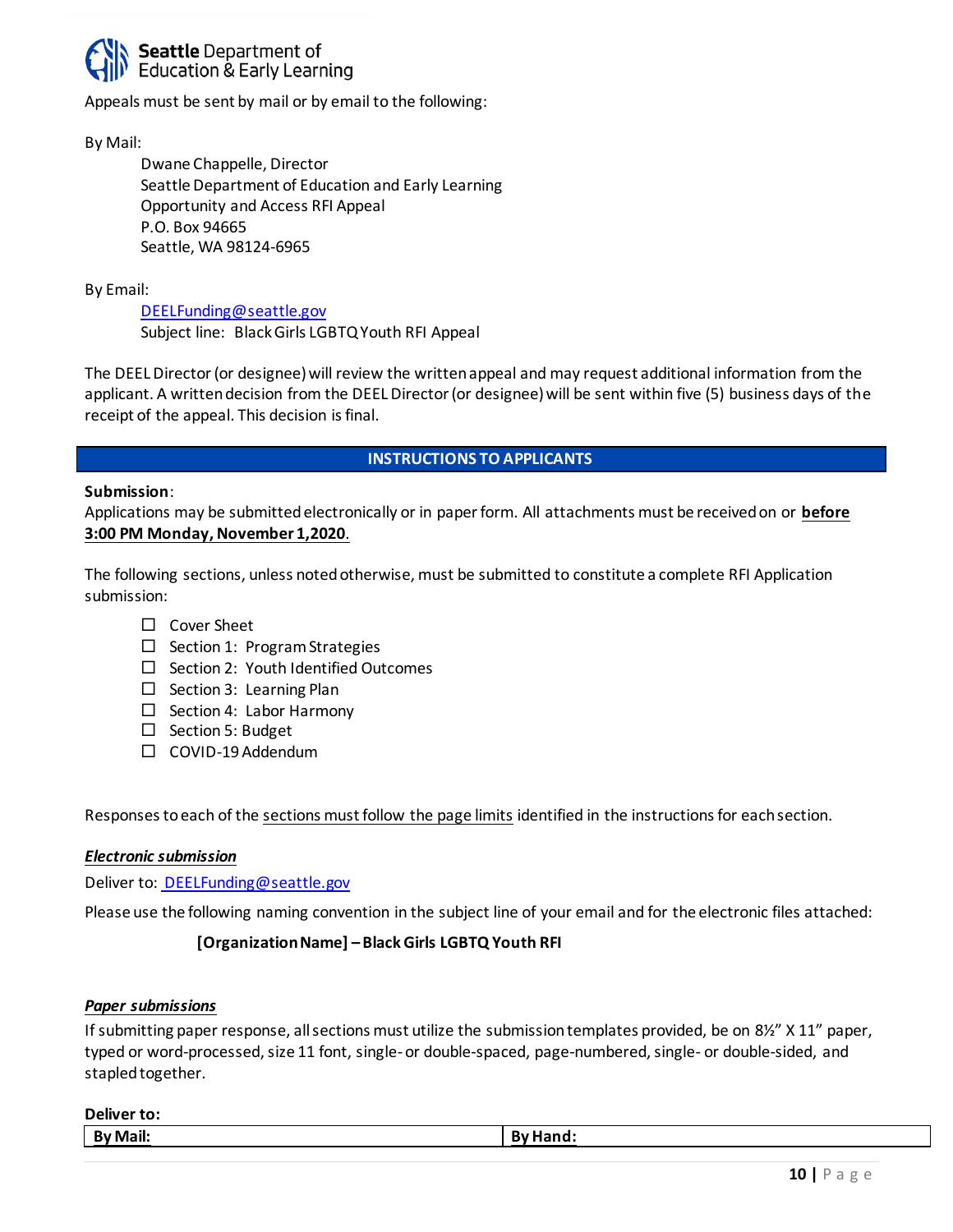

Seattle Department of Education and Early Learning Opportunity and Access Investment RFI PO Box 94665 Seattle, WA 98124-6965

Seattle Department of Education and Early Learning Opportunity and Access Investment RFI Seattle Municipal Tower 700 5th Ave, Suite 1700 Seattle, WA 98104

#### **Questions**:

Please direct submission process questions via email to **DEELFunding@seattle.gov** and include "Question: Black Girls, LGBTQ Youth RFI" in the subject line.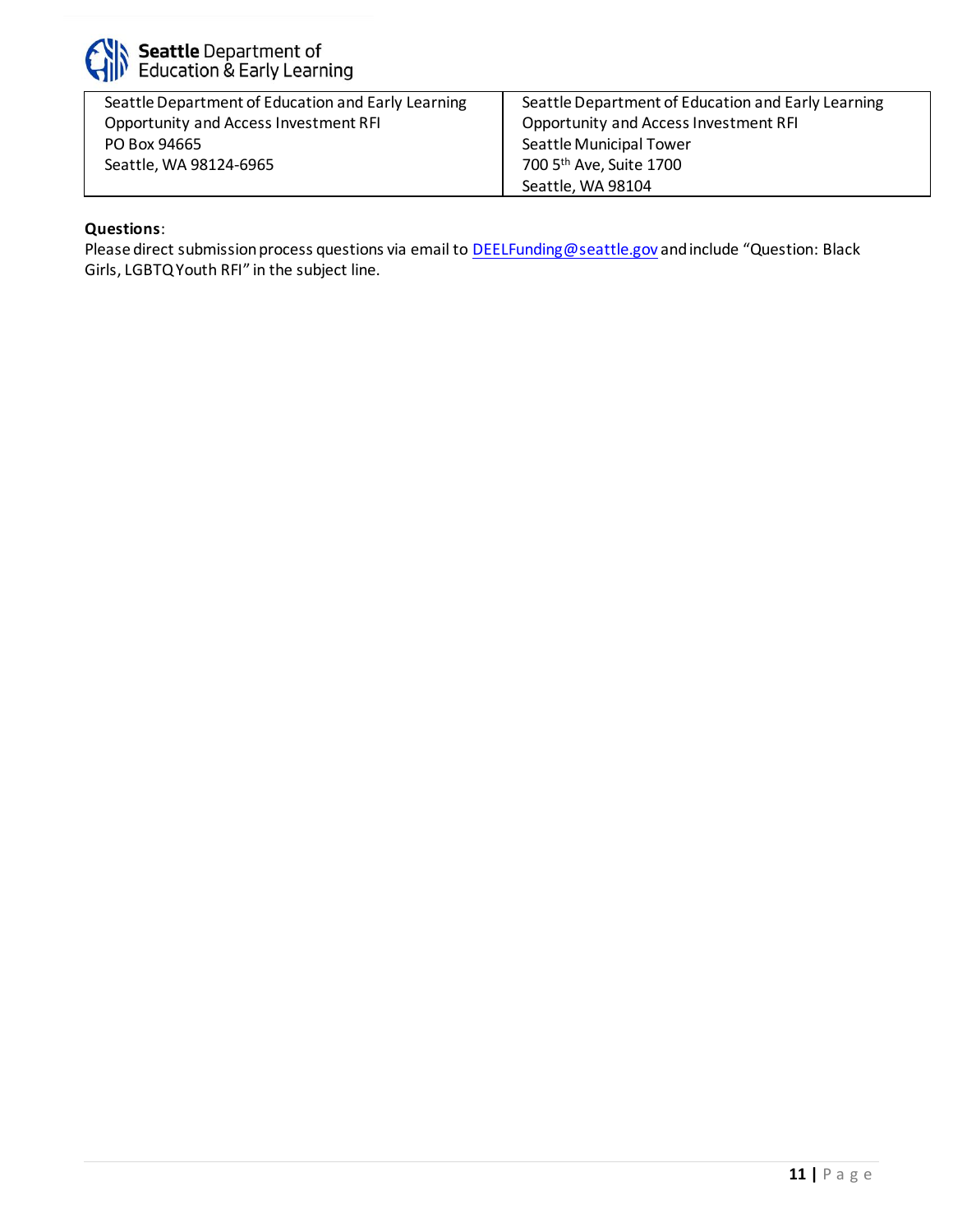

#### **COVER SHEET**

### **Black Girls, Young Women, Black Queer, and Transgender Youth Request for Investment Application**

#### **ORGANIZATION INFORMATION:**

| <b>Organization Name</b>                                           |                                             |                  |
|--------------------------------------------------------------------|---------------------------------------------|------------------|
| Organization Leader<br>(e.g. Executive Director, Owner, Principal) |                                             |                  |
| <b>Mailing Address</b>                                             |                                             |                  |
| <b>Email Address</b>                                               |                                             |                  |
| <b>Contact Phone</b>                                               |                                             |                  |
| Organization URL                                                   |                                             |                  |
| Organization Type                                                  | <b>Community Based Organization</b>         | School           |
|                                                                    | Government or Public Agency<br>$\mathbf{L}$ | Other (specify): |

#### **APPLICANT CONTACT INFORMATION:**

#### *Primary contact person for questions about this RFI: Secondary contact person:*

| <b>Name</b> |  |
|-------------|--|
| Title/Role  |  |
| Phone       |  |
| Email       |  |

| <b>Name</b> |  |
|-------------|--|
| Title/Role  |  |
| Phone       |  |
| Email       |  |

#### **SUMMARY OF PROGRAM/SERVICE PROPOSAL:**

| Proposed Program/Service                                         |                                                                                                          |                                                                                     |
|------------------------------------------------------------------|----------------------------------------------------------------------------------------------------------|-------------------------------------------------------------------------------------|
| <b>Name</b>                                                      |                                                                                                          |                                                                                     |
| Program Strategies<br>(Choose at least one)                      | Peer Support Programming<br>Mental Health Support<br>$\Box$ Youth Community<br>Organizing and Leadership | $\Box$ Creative and Movement-Based<br>Programming<br>$\Box$ Digital Literacy Access |
| <b>Youth Identified Outcomes</b><br>(Choose at least two)        | Outcome 1<br>Outcome 2<br>Outcome 3                                                                      | Outcome 4<br>Outcome 5<br>Outcome 6                                                 |
| Anticipated number of focus<br>students to be served<br>annually |                                                                                                          |                                                                                     |
| Age range program will<br>serve:                                 | Middle, grades 6-8, ages 11-14<br>High, grades 9-12, ages 14-19                                          |                                                                                     |
| <b>Funding Amount Requested</b>                                  |                                                                                                          |                                                                                     |
| Partner agency (if<br><i>applicable</i> )                        |                                                                                                          |                                                                                     |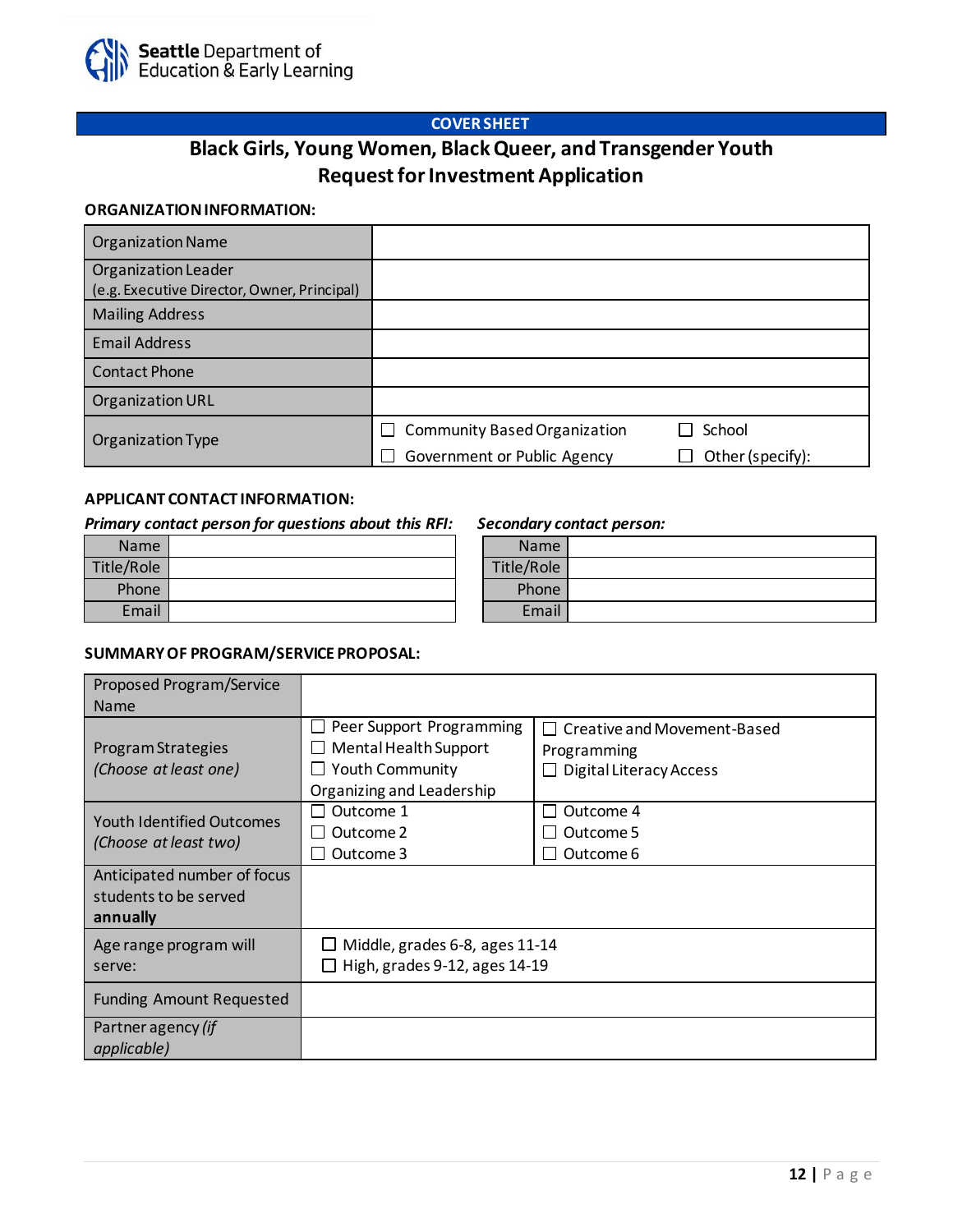

| <b>SERVICE AREA</b>                                                                                                                  |                                                                                                                                                                                                                                                                                                                                                                                |
|--------------------------------------------------------------------------------------------------------------------------------------|--------------------------------------------------------------------------------------------------------------------------------------------------------------------------------------------------------------------------------------------------------------------------------------------------------------------------------------------------------------------------------|
| In which City Council District(s) do you                                                                                             | Council District 1<br>Council District 2<br>- 1                                                                                                                                                                                                                                                                                                                                |
| propose to deliver services? Checkall that<br>apply. Follow link to view a map of Seattle                                            | Council District 3<br>Council District 4                                                                                                                                                                                                                                                                                                                                       |
| City Council Districts or search by address:                                                                                         | Council District 6<br>Council District 5                                                                                                                                                                                                                                                                                                                                       |
| http://www.seattle.gov/council/meet-the-<br>council/find-your-district-and-councilmember                                             | Council District 7                                                                                                                                                                                                                                                                                                                                                             |
| <b>CAPACITY</b>                                                                                                                      |                                                                                                                                                                                                                                                                                                                                                                                |
| How would these funds support your<br>organization?<br>Check all that apply.                                                         | Enable the creation of a new program or service<br>Stabilize an existing service at its current capacity<br>$\Box$ Enable an existing program to use a new model of service delivery<br>Enable an existing program to expand<br>Enable an existing program to better serve a specific sub-population<br>Support planning or needs assessment<br>$\Box$ Other: (please specify) |
| How many full-time equivalents (FTE)<br>does your organization employ?                                                               | Please calculate FTE by converting hours worked by part-time employees<br>into full-time equivalent hours (e.g., two employees working 20 hours per<br>week equals one FTE).<br><b>FTF</b>                                                                                                                                                                                     |
|                                                                                                                                      |                                                                                                                                                                                                                                                                                                                                                                                |
| Please indicate how staff reflects the<br>diversity of the community served by<br>providing staff demographics<br>(150 word maximum) |                                                                                                                                                                                                                                                                                                                                                                                |
| <b>FINANCE</b>                                                                                                                       |                                                                                                                                                                                                                                                                                                                                                                                |
| Have you previously been awarded DEEL<br>funding?                                                                                    | $\Box$ Yes $\Box$ No $\Box$ Unsure                                                                                                                                                                                                                                                                                                                                             |
| What was your organization's annual<br>operating budget the past fiscal year?                                                        |                                                                                                                                                                                                                                                                                                                                                                                |

#### **AUTHORIZED SIGNATURE OF LEAD ORGANIZATION APPLICANT:**

*To the best of my knowledge and belief, all information in this application is true and correct. The document has been duly authorized by the governing body of the applicant who will comply with all contractual obligations if the applicant is awarded funding.*

Name and Title of Authorized Representative:

*Signature of Authorized Representative Date*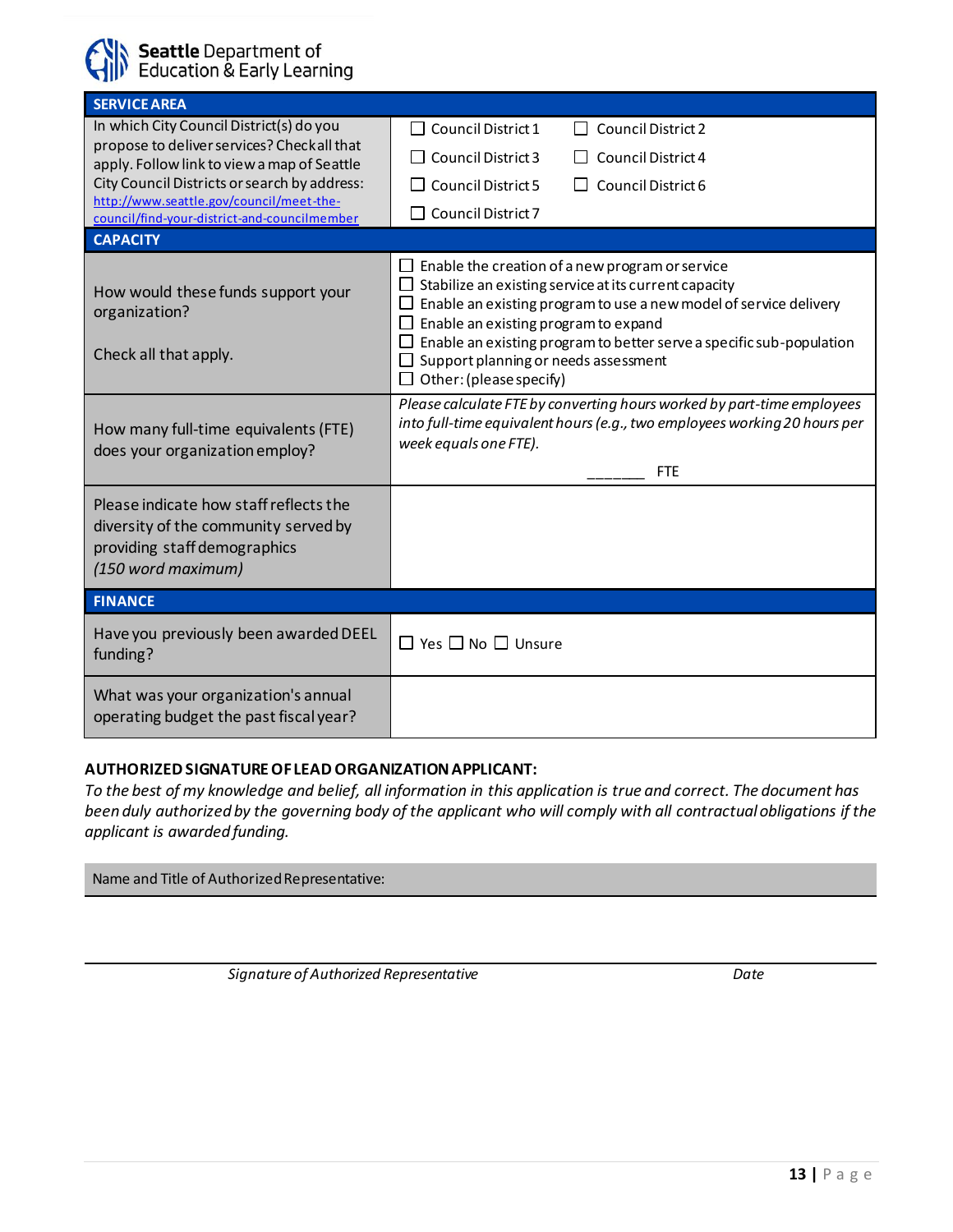

#### **SECTION 1: PROGRAM STRATEGIES**

*Responses to Section 1 are to be no more than 3 pages (8½" x 11"), typed or word-processed, size 11 font, single- or double-spaced, page-numbered, and submitted with all other sections. Any content that exceeds the page limit will be redacted and not considered as part of application review.* 

Organizations will provide programming and/or services for Black girls, young women and LGBTQ youth in Seattle and King County through **one or more** of five (5) specific program strategies recommended by youth through the [Young, Gifted & Black Landscape Study](https://seattlegov.sharepoint.com/sites/DEEL/K12Postsecondary/1%20Management%20%20Operations/CP%20Gonzalez%20CBA%20Black%20Girls/Young%20Gifted%20and%20Black_Landscape%20Study_FINAL_5.28.21.pdf) conducted by Lady Anderson and Gay City.

Applicants will select the program strategy (or strategies) most reflective of the program or service they intend to provide and draft their RFI proposal accordingly. The five program strategies are:

1. **Peer support programming:** Programming that creates the opportunity for Black girls, young women and LGBTQyouth to support one another.

*Landscape study rationale:* While made evident from the informants that leaders sharing identities with the youth that they care for is important, they stated the true leaders are the Black girls, young women, and LGBTQyouth themselves. Respondents strongly advocated for Black youth oversight over resources allotted for them. Furthermore, stakeholders also promoted that the focus youth also take the deciding role in implementation of expansive youth programming and resources.

*Survey respondent quote:* "[What's worked well in supporting Black LGBTQ youth is] having folks from community do the work, and not just creating the culture where it's just staff."

#### 2. **Mental health support:**

*Direct mental health support:* Comprehensive behavioral health services are offered to Black girls, young women and Black LGBTQ youth with a licensed professional.

*Indirect mental health support:* Services offered include guiding and connecting Black girls, young women, and Black LGBTQ youth to direct mental health support services.

*Landscape study rationale:* Youth generally voiced having the greatest support from peer interactions. However, respondents also shared that seeking support from a mental health provider was the next most favorable option. 51% found it somewhat or very helpful. 49% of respondents were comfortable or very comfortable reaching out for mental health supports.

*Survey respondent quote:* "From the mental health side, not enough resources are allocated for comprehensive mental health as a whole. And if you look into the Black community…there's not enough folks of color clinicians to support the community because our community doesn't have access sometimes to postsecondary pathways and therefore many of our Black folks aren't accessing services because they don't trust white folks because white providers are the ones ripping homes apart. They're not going to trust them with their secrets because that'll be used against them."

3. **Youth community organizing and leadership opportunities:** Programming is led and/or developed by Black girls, young women and Black LGBTQ youth.

*Landscape study rationale:* Respondents said that they were the most likely to seek support from friends. 85% of respondents saidthey were either very or somewhat likely to seek support from friends. Survey respondents were also the most comfortable in seeking support from friends and said that their friends were the most helpful. Additionally, key informants echoed the need for youth to build power with each other for each other. "They need to be at the table developing these opportunities, whatever they be, whether its money, funding, programming. "As one interview participant offered, "The best way to care for young folks is to shut up and let the young people lead. And make sure they have what they need to lead effectively."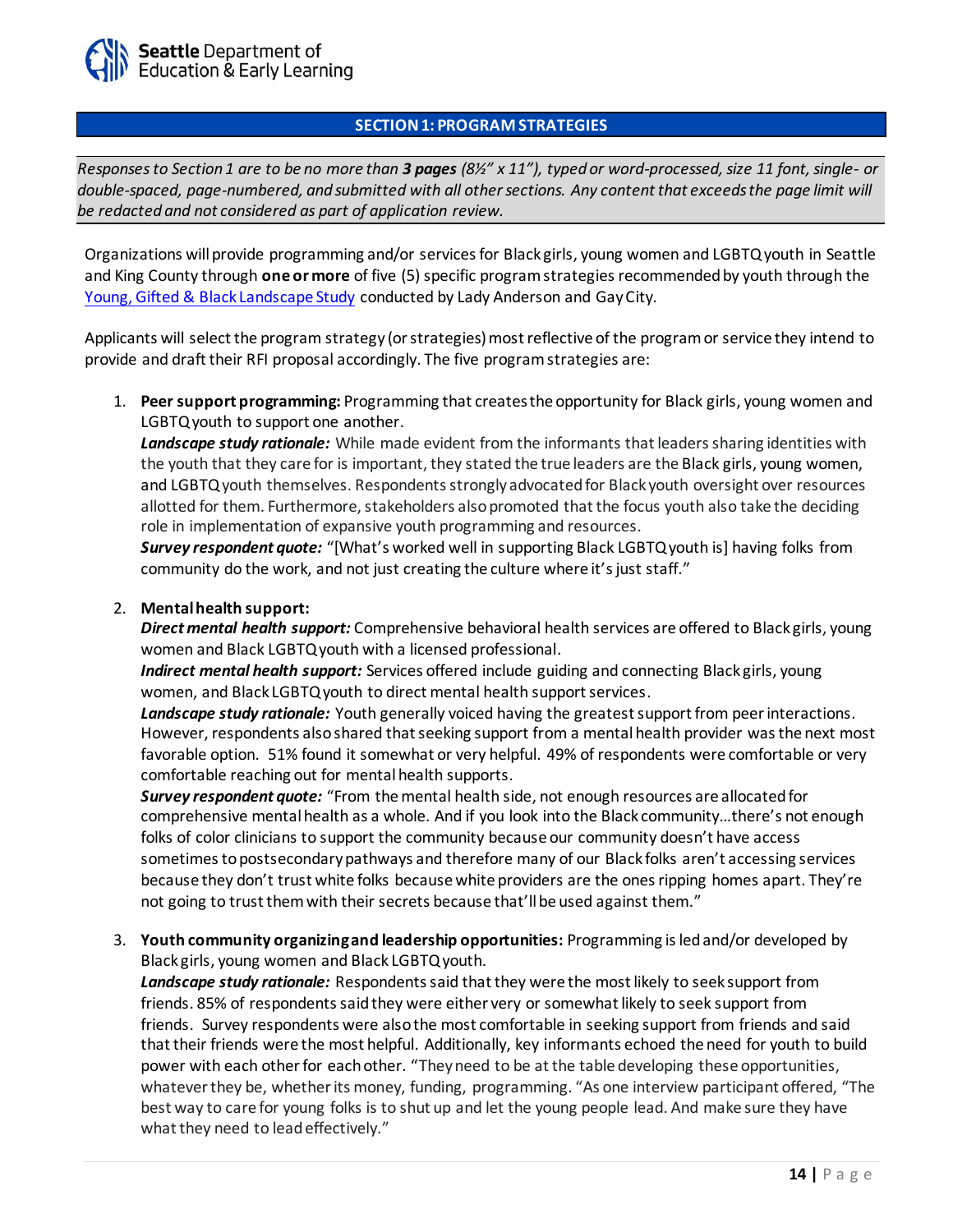

*Survey respondent quote:* "We need more than services, we need to be building and developing their own sense of power and shifting power. That should be the goal, not just come get this food voucher."

4. **Creative and movement-based programming:** Programming creates safe and creative spaces for Black girls, young women and LGBTQ youth to express themselves.

*Landscape study rationale:* The opportunity to share creative, open, safe space rang throughout each component of this study as an essential and necessary support for Black girls, young women, and LGBTQ youth. "We [need to] provide opportunities to share who they are – where they can be experts on their lives." This theme of youth self-determination was referenced in some form by every interviewee and nearly all survey respondents.

*Survey respondent quote:* "Infusing creativity into everything that we do [to] break down those barriers that are imposed on them, so they can open up in a way that's brave."

5. **Digital literacy access:** Programming provides Black girls, young women and LGBTQ youth access toa range of digital learning tools that encourage critical thinking, digital citizenship and community building. *Landscape study rationale:* Precarious funding for culturally specific programming and supports, the destabilizing and sweeping impacts of displacement/gentrification on Black communities, compounded by the COVID-19 social distancing public safety measures have made digital access vital for learning and community building. As shared in the environmental scan, correspondingly, program staff are concerned that a heightened focus on academic skill-building may be narrowly interpreted as reading and math and detract from other subjects such as science or history, or topics such as social justice, environmental, or social and emotional learning.

*Survey respondent quote:* "They are learning a lot of things online so [there's a] need for digital citizenship."

Please note that program strategies are loosely defined with broad parameters. Quotes included above come directly from survey respondents within the landscape study and are provided for applicant context about the types of program services this grant seeks to support.

#### *Program Strategies prompt:*

Describe your program and how it fits into one or more of the program strategies listed above. Successful answers will include descriptions of how:

- Your organization views and defines the program strategy(s).
- Your program fits into the program strategy(s) and what services are provided.
- Services align with the program strategy(s).
- Your organization's mission and vision connect to the program strategy(s).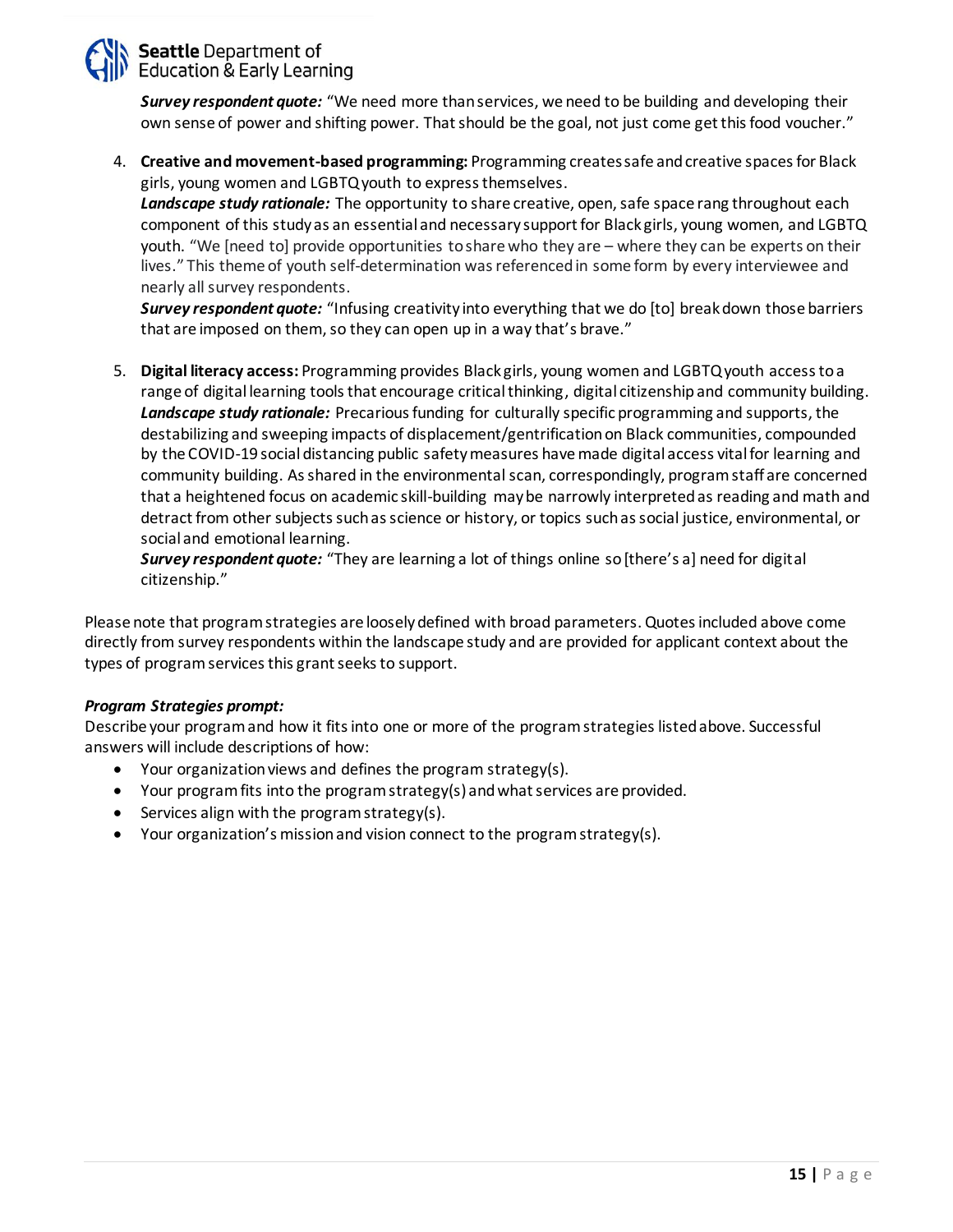

#### **SECTION 2: YOUTH-IDENTIFIED OUTCOMES**

*Responses to Section 2 are to be no more than 3 pages (8½" x 11"), typed or word-processed, size 11 font, single- or double-spaced, page-numbered, and submitted with all other sections. Any content that exceeds the page limit will be redacted and not considered as part of application review.* 

Organizations will explain how programming intends to accomplish **two or more** of the following outcomes within their programming. Outcomes were developed based off priorities identified by youth in the landscape study survey.

Outcome 1 - Youth assume leadership positions in creating, offering, and participating in support services.

Outcome 2 - Youth are comfortable accessing support services in a safe environment that fosters trust, shared culture and community, and personal connection.

Outcome 3 - Youth can readily access mental health supports that are community-based and culturally responsive and specific. These supports may have a broad range, from comprehensive behavioral health services with a licensed professional to peer support groups to practices of self-care and artistic expression.

Outcome 4 - Youth form meaningful, authentic, and supportive relationships with Black adults who reflect a similar culture and background, providing youth with identify affirming guidance and leadership development.

Outcome 5 - Youth have easy access to physical spaces to gather that are intentionally designed for and by youth to foster a nurturing environment of safety, community building, and care.

Outcome 6 - Youth have positions of power and authority in all budgetary decision making and program design and implementation.

#### *Youth-Identified Outcomes prompt:*

Describe the impact your program has had thus far for Black girls, young women, and/or Black LGBTQyouth in Seattle and King County, what impact you have planned for the next year, and how this impact aligns with two (or more) of the youth-identified outcomes above. If there are additional outcomes your program intends to accomplish, propose those outcomes in your response. Successful answers will include descriptions of how:

- Your organization's intended outcomes align with the program services offered, as outlined in the program description in the *Program Strategies*section.
- Your program's impact and intended impact align with at least two of the youth-identified outcomes and any additional proposed outcomes.
- Your organization will utilize funding to accomplish outcomes.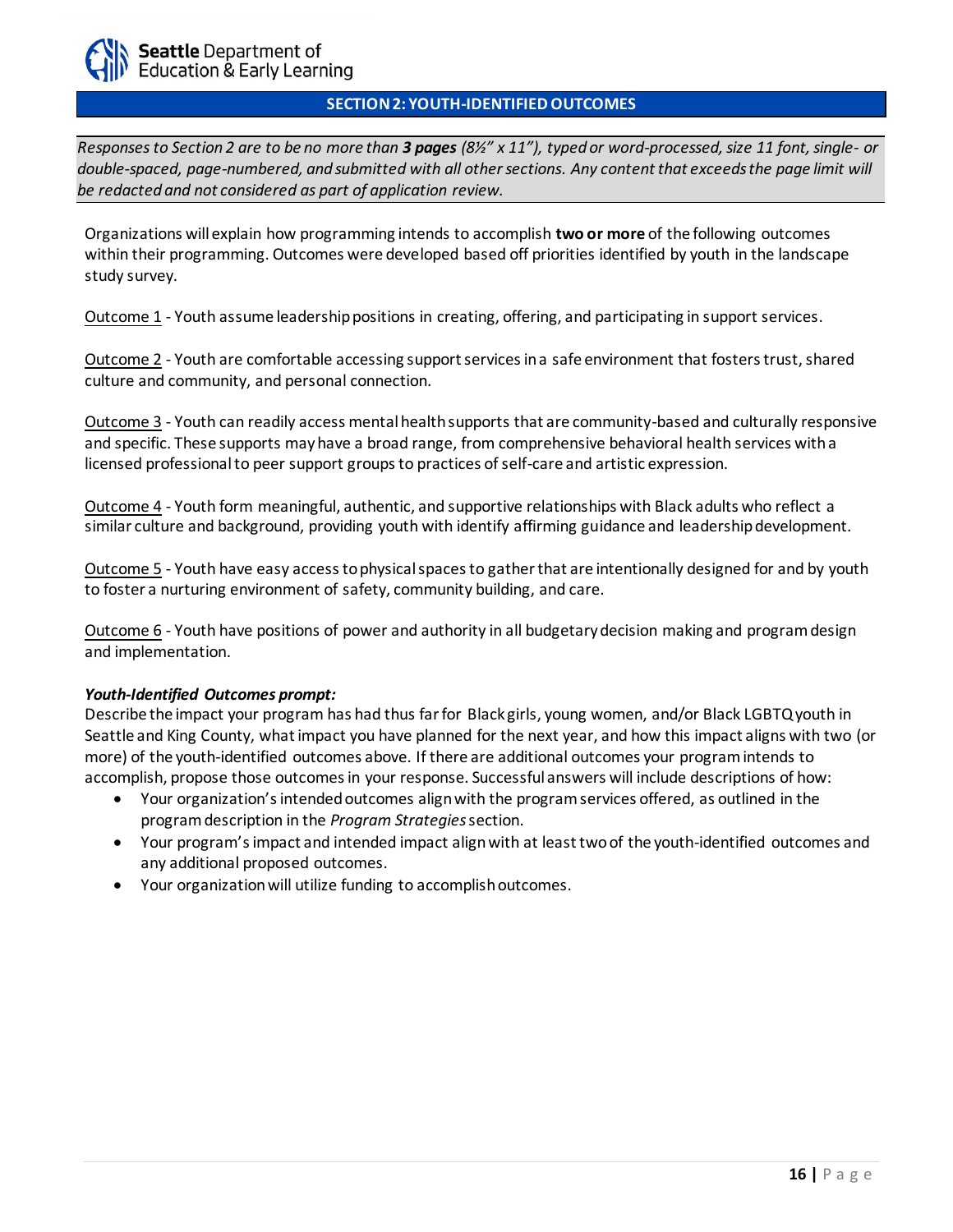

#### **SECTION 3: LEARNING PLAN**

*Responses to Section 3 are to be no more than 2 pages (8½" x 11"), typed or word-processed, size 11 font, single- or double-spaced, page-numbered, and submitted with all other sections. Any content that exceeds the page limit will be redacted and not considered as part of application review.* 

In assessing youth programming within Seattle/King County, the landscape study found that there is a critical lack of programs that are designed to serve Black girls, young women and Black queer and trans gender youth of all genders. Selected organizations will be asked to partner with DEEL and other selected organizations in creating a learning plan and evidence-base of best and/or promising practices and successful programmatic interventions that will inform advocacy for long-term funding for programs effectively serving Black girls, young women and Black queer and transgender youth of all genders.

#### *Learning Plan prompt:*

Is your organization willing to commit to joining a learning community with other selected organizations and members of DEEL and attending at least three (3) meetings? (*Meeting are tentatively planned to take place in February, April, and June 2022 and will be focused on convening selected organizationsto form community, share learning plans, and synthesize learning to inform future actions and advocacy*).

- □ Yes
- $\Box$  No

Provide a learning plan detailing how your organization will contribute to an effective learning community process. Successful learning plans will include descriptions of how:

- Your program captures outcomes (youth surveys, tracking of data points, etc.) and uses data to inform future planning and programming.
- Your organization identifies and addresses youth barriers to accessing services.
- Your organization partners with communities, other organizations, and youth.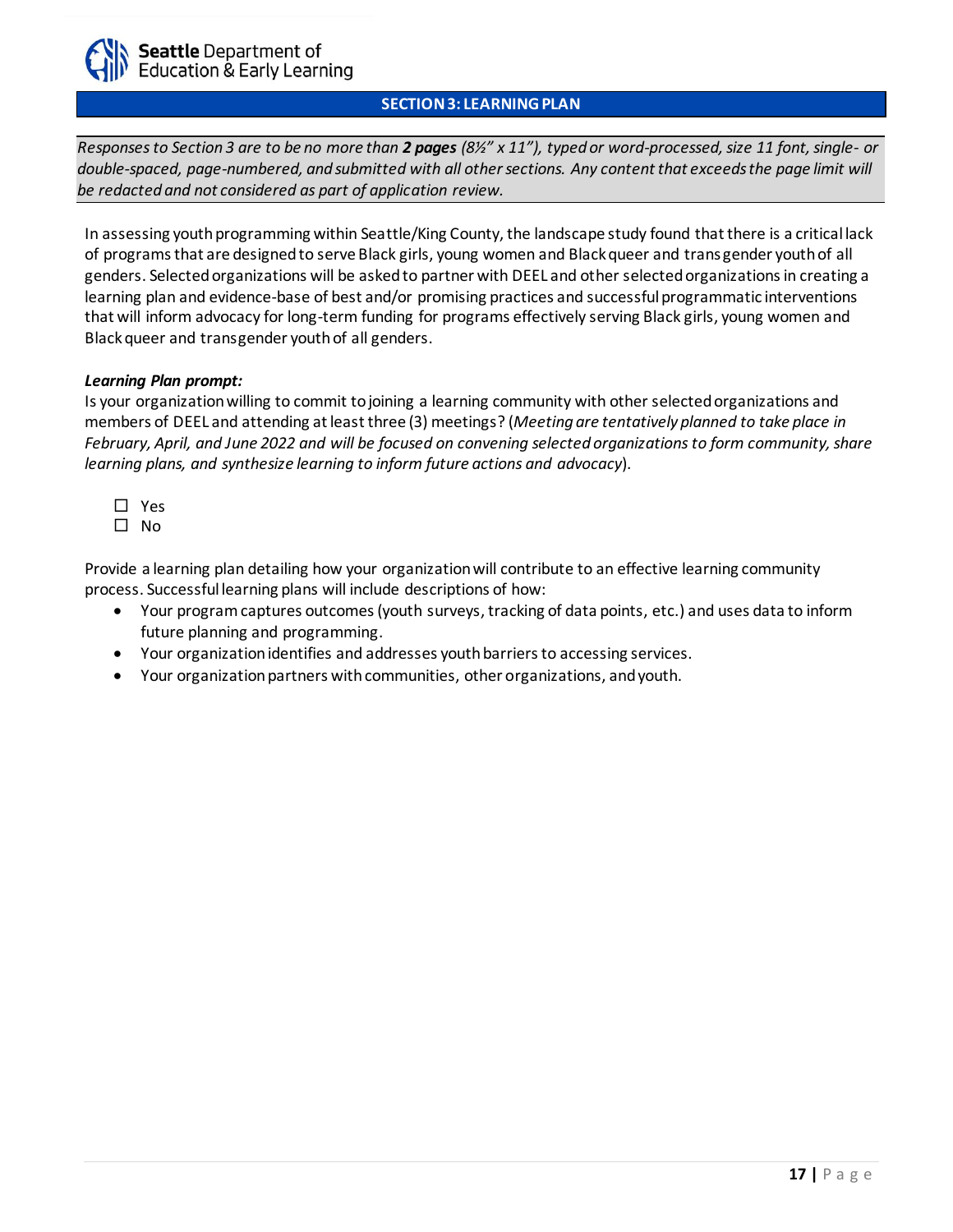

#### **SECTION 4: Labor Harmony**

*Responses to Section 4: Labor Harmony are to be completed using the template provided and submitted with all other sections. Attachments do not count towards the page limit and are to be submitted as a separate file.* 

The City values agencies that work to prevent labor disputes, which may lead to work stoppages or adversely impact the ability of funded programs to achieve intended outcomes.

In your response, please indicate if your agency is committed to avoiding labor disputes that disrupt services by checking the appropriate box.

 $\square$  Yes  $\square$  No

If your organization has standard practices and policies that uphold this principle, such as a labor harmony agreement or a collective barging agreement, **please attach with your submission as a separate file** (Word or PDF). This attachment will not count towards the page limit.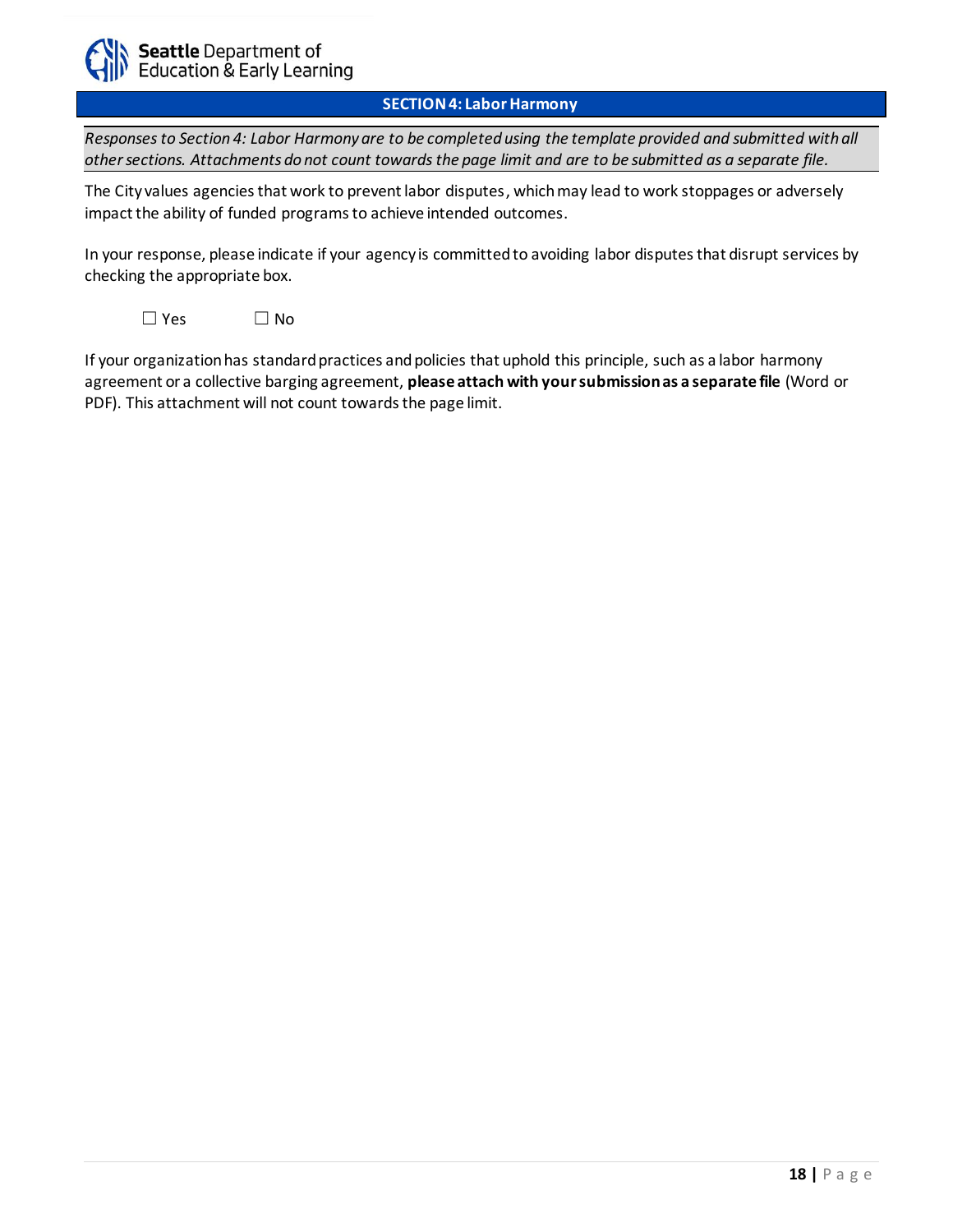#### **COVID-19 ADDENDUM**

*The extent and duration of COVID-19 outbreak remains unknown and the impacts on our communities and our economy are still being assessed. DEEL is interested in proactively addressing these impacts to the extent possible and is asking applicants to anticipate potential impacts to their program/service proposal. Please respond to the following questionsto the best of your ability. Responses will not be scored as a part of your application's evaluation.*

In the event public health guidelines place limits on social interactions and/or gathering places like schools and community centers during the 2020-21 school year, what aspects of your program/service proposal do you anticipate may be impacted? Please check all that may apply.

- ☐ Programming site/facility
- ☐ Schedule (e.g. start/end dates, frequency)
- ☐ Delivery of services/programming activities
- ☐ Students served
- ☐ Staffing
- ☐ Partnerships
- ☐ Transportation
- ☐ Meals/Snacks

Please provide a brief description (maximum 500 words) of how the impacted programming/services identified above may be sustained or if they would need to be suspended in the event of unforeseen school closures or the inability to provide direct, in-person services to identified focus students.